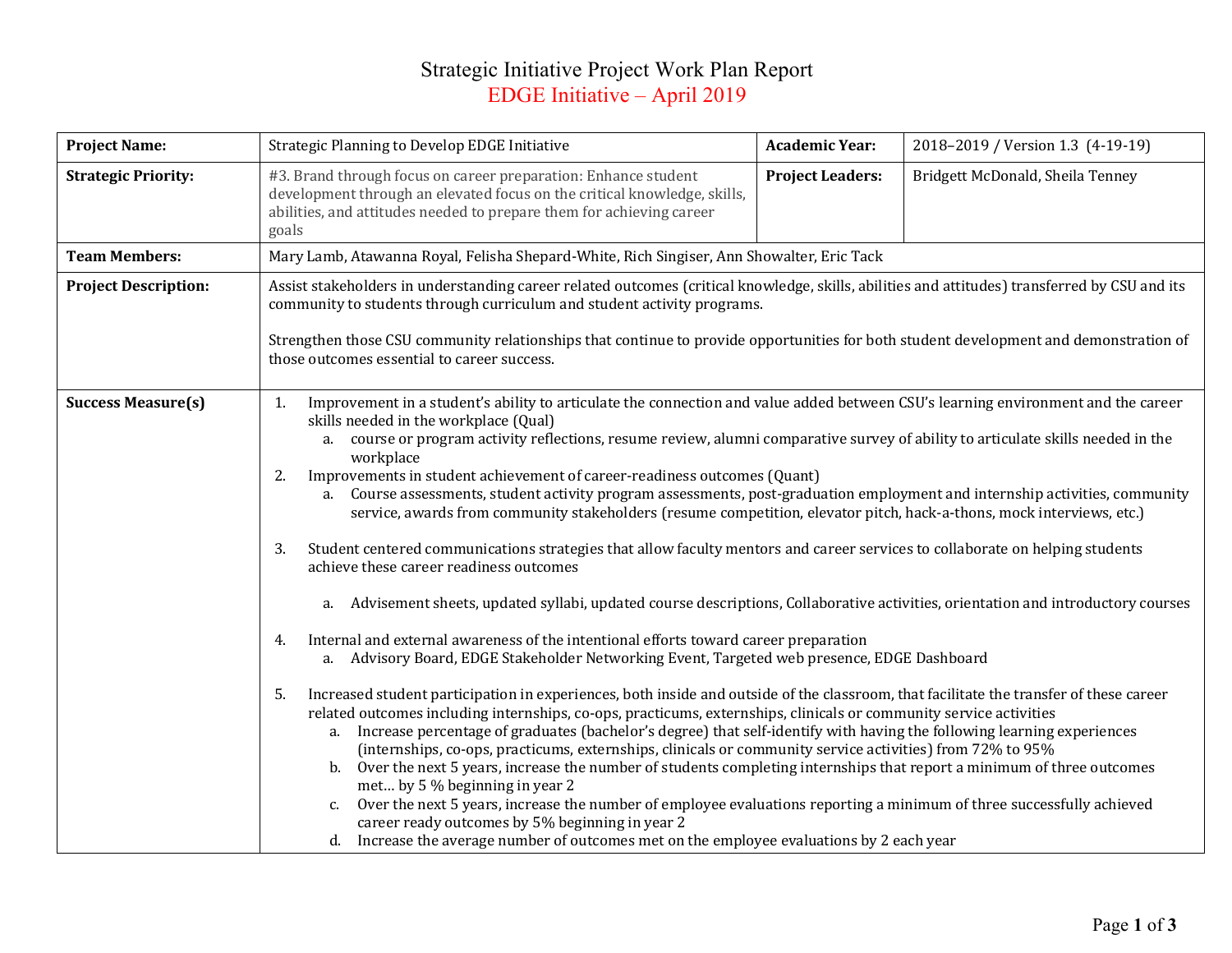## Strategic Initiative Project Work Plan Report EDGE Initiative – April 2019

| #              | <b>MAJOR TASKS / Action Stepsi</b>                                                                                                                                                                 | <b>Target Date</b>                         | <b>Responsibility</b>                 | Deliverable(s) /Notes                                                                                                                                                                                                                                                                                                                                                                                                                                                       |
|----------------|----------------------------------------------------------------------------------------------------------------------------------------------------------------------------------------------------|--------------------------------------------|---------------------------------------|-----------------------------------------------------------------------------------------------------------------------------------------------------------------------------------------------------------------------------------------------------------------------------------------------------------------------------------------------------------------------------------------------------------------------------------------------------------------------------|
| $\mathbf{1}$   | Develop baseline inventory of the career related outcomes in both<br>the academic and student activities areas to determine/identify<br>where the career related outcomes are transferred (Year 1) | January<br>2017                            | Team                                  | COMPLETE: Baseline inventory will build upon the<br>inventories completed by the EDGE Task Force                                                                                                                                                                                                                                                                                                                                                                            |
| 2              | Develop communications strategy to promote internal & external<br>awareness of Clayton State's intentional efforts toward student<br>career preparation (Year 1)                                   | May<br>2017                                | Team                                  | REVISED: Comprehensive communication plan and<br>timeline                                                                                                                                                                                                                                                                                                                                                                                                                   |
| $\overline{3}$ | Amend curricular and program supporting documentation such<br>that it clearly lists the career-related outcomes that will be<br>achieved. (Year 1)                                                 | August<br>2017                             | Team,<br>Departments and<br>Units     | COMPLETE: Career advisement sheets, updated<br>syllabi, updated course descriptions, student activity<br>program descriptions                                                                                                                                                                                                                                                                                                                                               |
| $\overline{4}$ | Develop EDGE Dashboard/e-portfolio system (Year 1)                                                                                                                                                 | December<br>2017                           | Team and IT                           | POSTPONED: EDGE Dashboard/e-portfolio<br>Dec 2016 Prototype - COMPLETED<br>Dec 2017 Full System - POSTPONED                                                                                                                                                                                                                                                                                                                                                                 |
| 5              | Develop assessment strategies and timelines of success measures,<br>career readiness outcomes and targeted skills (Year 2)                                                                         | January<br>2018<br>(then<br>ongoing)       | Team<br>Felisha, Sheila,<br>Bridgette | Assessment Strategies established, but activities and<br>review are ONGOING: Document outlining assessment<br>strategies for the success measures & career<br>readiness outcomes to include a timeline, baseline<br>figures and performance targets                                                                                                                                                                                                                         |
| $6\,$          | Improve internal and external awareness of the intentional efforts<br>toward career preparation (Year 2)                                                                                           | January<br>2018                            | Team and Sub-<br>committe(s)          | Review annually                                                                                                                                                                                                                                                                                                                                                                                                                                                             |
| $\overline{7}$ | Develop knowledge transfer strategy to assist other majors and<br>programs in adoption of process (Year 2)                                                                                         | May<br>2019                                | Team                                  | Faculty Champions Workshop Launched: A faculty<br>development workshop has been initiated. The team<br>is collaborating with the Center for Teaching and<br>Learning who offered 4 workshops on Transparent<br>Learning and Teach (TILT). 11 faculty completed the<br>workshop across each college. Specific assessment<br>strategies related to the workshop are currently being<br>developed. The goal is to have all full-time faculty<br>complete the workshop by 2022. |
| 8              | Expand the number of majors, programs and activities in a phased<br>timeline of program implementation (Year 2)                                                                                    | Aug 2018<br>Aug 2019<br>Review<br>Annually | Team                                  | TWO COLLEGES (Business and Psychology) HAVE<br>AMMENDED OUTCOMES TO INCLUDE PRACTICAL<br>TRANSFERABLE SKILLS Targeting 8 majors,<br>programs and activities each year;                                                                                                                                                                                                                                                                                                      |